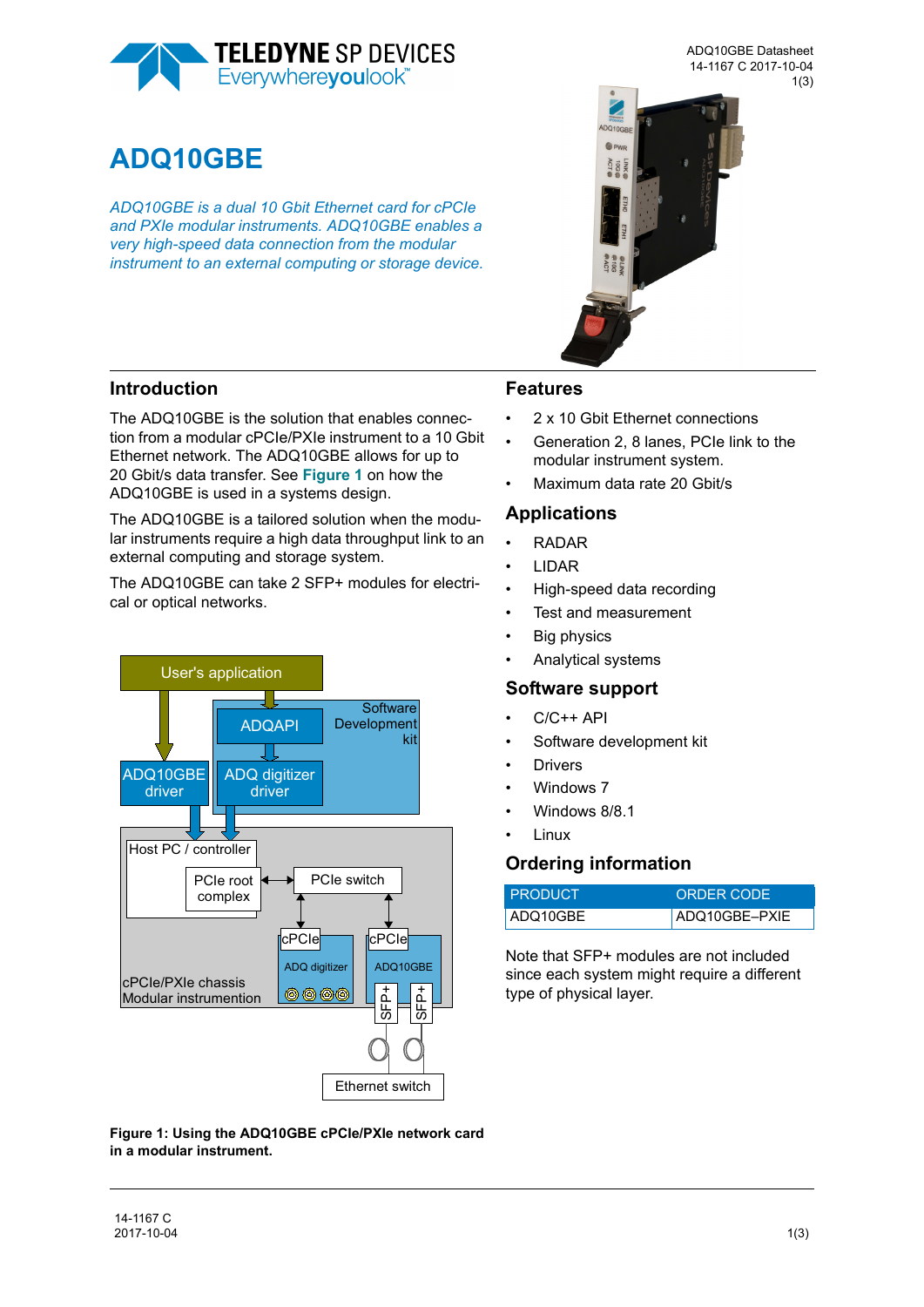

# **Technical data1**

#### **Table 1:**

| <b>KEY PARAMETERS</b>                |                       |            |
|--------------------------------------|-----------------------|------------|
| Ethernet data rate                   | $2 \times 10$ Gbits/s |            |
| PCIe interface                       | Gen $2 \times 8$      |            |
| Operating temperature                | $0 - 45$              | $^{\circ}$ |
| Storage temperature                  | $-20 - 70$            | $^{\circ}$ |
| Relative humidity,<br>non-condensing | $5\% - 95\%$          |            |
| PXIe card size                       | 1 slot 3U 4TE         |            |
| Supply voltage                       | 12                    | V          |
| Power consumption                    | 8                     | w          |

#### **Table 2:**

| <b>LED INDICATORS</b>             | <b>IDLE</b>   | <b>ACTIVE</b>               |
|-----------------------------------|---------------|-----------------------------|
| Ethernet link activity<br>(green) | <b>OFF</b>    | ON or<br>flashing           |
| Ethernet link status<br>(yellow)  | OFF: no link  | <b>ON: 10GbE</b><br>link up |
| Ethernet 10GbE status<br>(yellow) | $OFF:no$ link | <b>ON: 10GbE</b><br>link up |
| Power<br>(green)                  |               |                             |

### **Table 3:**

| <b>OPERATING SYSTEM</b> |             |  |
|-------------------------|-------------|--|
| Windows 7               | 32b and 64b |  |
| Windows 8/8.1           |             |  |
| $\ln \frac{1}{2}$       |             |  |

1. Please contact an SP Devices sales representative for information about supported Linux distributions

#### **Table 4:**

| CERTIFICATION AND COMPLIANCE |  |
|------------------------------|--|
| <b>CE</b>                    |  |

## **Ethernet connection**

The ADQ10GBE is equipped with 2 Ethernet MAC controller with transceivers. The SFI transmit and receive signals are connected to interface housings. These housings support several physical layers. The physical layer module should be in SFP+ format. The ADQ10GBE supports 10Gbase-SR, 10Gbase-CR, and 10Gbase-CU

1. All values are typical unless otherwise noted.

## **Software support**

The ADQ10GBE is connected to the host PC via the PCIe bus. Required drivers are supplied<sup>2</sup>.

The control of an ADQ series digitizer is via the software development kit, which is included with the purchase of an ADQ series digitizer. When the ADQ10GBE is operated together with an ADQ series digitizer, the user's software ties the digitizer together with ADQ10GBE, **Figure 1**.

The ADQ10GBE may also operate as a network card without a digitizer. Then the user's software interfaces only to the driver of the ADQ10GBE.

## **SFP+ modules for physical layer**

SFP+ modules has to be added to the ADQ10GBE. **[Figure 1](#page-1-0)** shows a typical optical module.



<span id="page-1-0"></span>**Figure 1: A typical optical SFP+ module for the ADQ10GBE cPCIe/PXIe network card.** 

2. The ADQ10GBE is a general network card and it is not necessary to use it together with a digitizer.